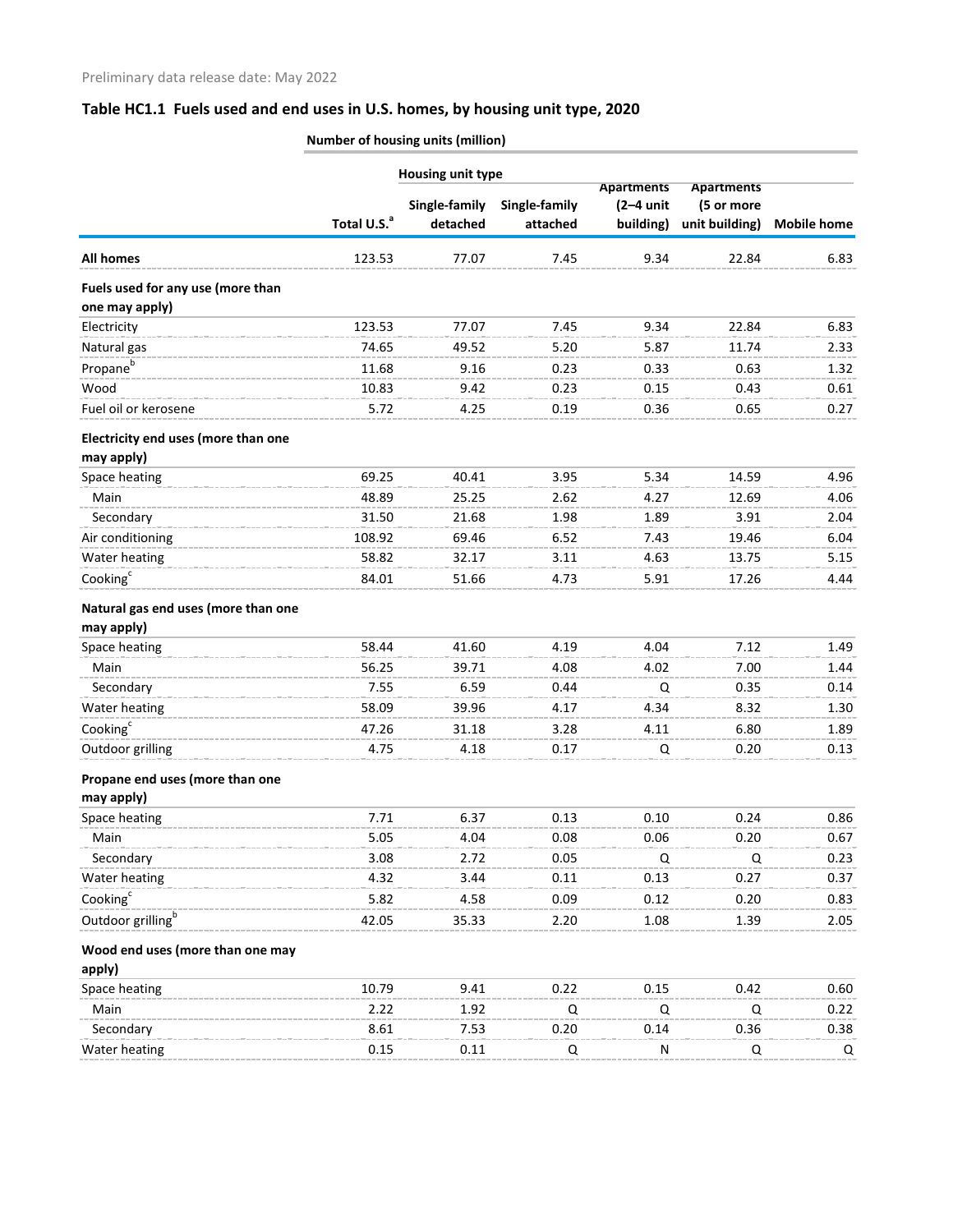## **Table HC1.1 Fuels used and end uses in U.S. homes, by housing unit type, 2020**

|                                                            |                         | <b>Housing unit type</b> |                                         |      |                                                                                                            |      |
|------------------------------------------------------------|-------------------------|--------------------------|-----------------------------------------|------|------------------------------------------------------------------------------------------------------------|------|
|                                                            | Total U.S. <sup>a</sup> | detached                 | Single-family Single-family<br>attached |      | Apartments Apartments<br>$(2-4 \text{ unit}$ $(5 \text{ or more})$<br>building) unit building) Mobile home |      |
| <b>All homes</b>                                           | 123.53                  | 77.07                    | 7.45                                    | 9.34 | 22 RA                                                                                                      | 6.83 |
| Fuel oil or kerosene end uses (more<br>than one may apply) |                         |                          |                                         |      |                                                                                                            |      |
| Space heating                                              | 5.41                    | 4 1 0                    | 0.18                                    | 0.35 | <u>በ 53</u>                                                                                                | 0.26 |
| Main                                                       | 4.96                    | 3.71                     | በ 17                                    | 0.35 | 0.52                                                                                                       | 0.22 |
| Secondary                                                  | 0.47                    | 0.40                     | ∩                                       | N    |                                                                                                            | ∩    |
| Water heating                                              | 2.70                    | 1.93                     | 0.06                                    | በ 22 | 0.48                                                                                                       |      |

**Number of housing units (million)**

Source: U.S. Energy Information Administration, Office of Energy Demand and Integrated Statistics, Form EIA-457A of the *2020 Residential Energy Consumption Survey*

Notes: Because of rounding, data may not sum to totals. See RECS Terminology for the definitions of terms used in these tables.

<sup>a</sup> Total U.S. includes all primary occupied housing units in the 50 states and the District of Columbia. Vacant housing units, seasonal units, second homes, military houses, and group quarters are excluded.

<sup>b</sup> Households that use propane only for outdoor grilling are excluded from the RECS estimate of households using propane.

<sup>c</sup> Cooking includes fuels used by major cooking equipment (ovens, cooktops, and ranges).

Q = Data withheld because either the relative standard error (RSE) was greater than 50% or fewer than 10 households were in the reporting sample. N = No households in reporting sample.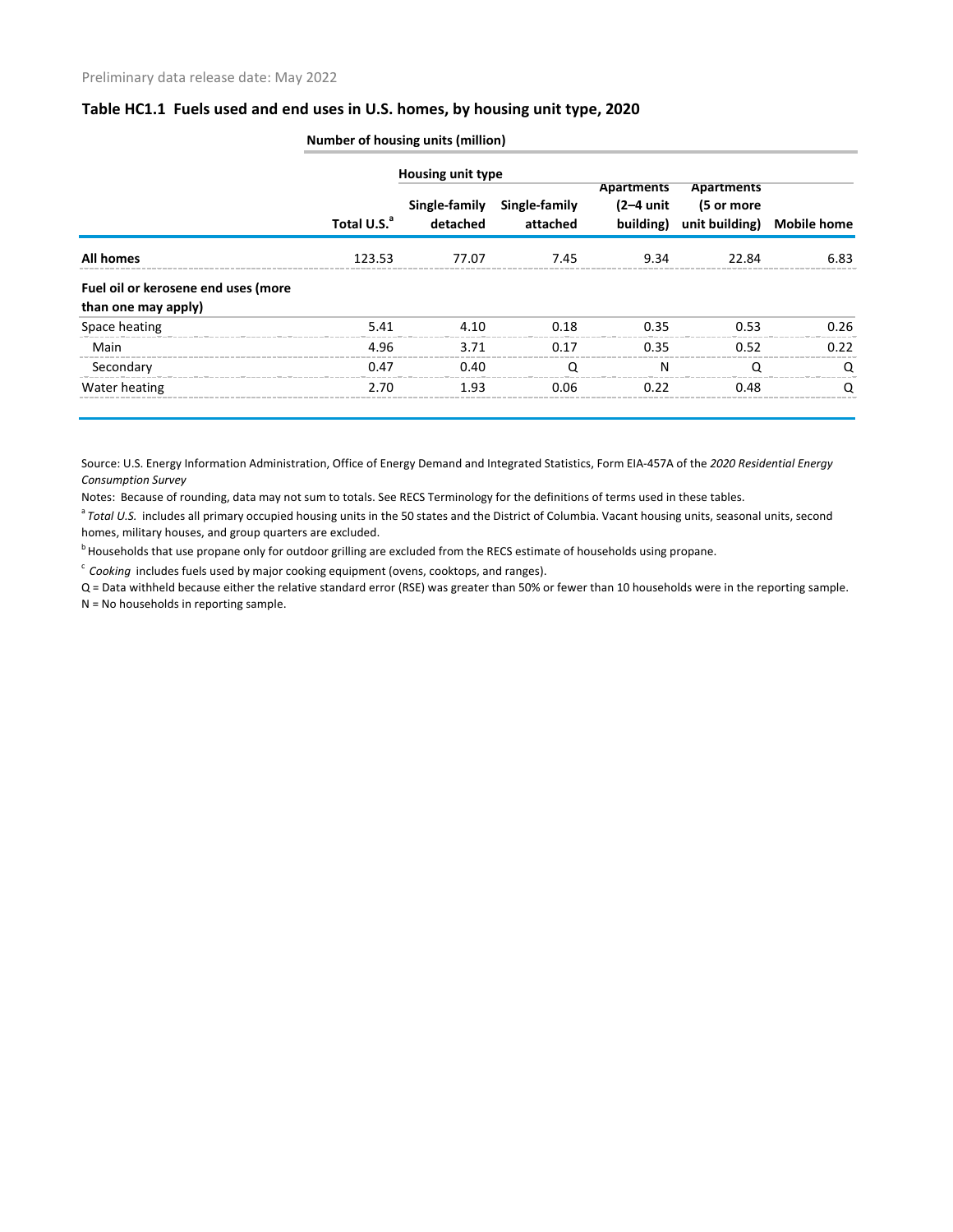**Relative standard errors (RSEs) for Table HC1.1 Fuels used and end uses in U.S. homes, by housing unit type, 2020**

|                                            | RSEs for number of housing units |                          |               |             |                                 |                    |  |
|--------------------------------------------|----------------------------------|--------------------------|---------------|-------------|---------------------------------|--------------------|--|
|                                            |                                  | <b>Housing unit type</b> |               | Apartments  |                                 |                    |  |
|                                            |                                  | Single-family            | Single-family | $(2-4$ unit | <b>Apartments</b><br>(5 or more |                    |  |
|                                            | Total U.S. <sup>a</sup>          | detached                 | attached      | building)   | unit building)                  | <b>Mobile home</b> |  |
| <b>All homes</b>                           | 0.00                             | 0.00                     | 0.00          | 0.00        | 0.00                            | 0.00               |  |
| Fuels used for any use (more than          |                                  |                          |               |             |                                 |                    |  |
| one may apply)                             |                                  |                          |               |             |                                 |                    |  |
| Electricity                                | 0.00                             | 0.00                     | 0.00          | 0.00        | 0.00                            | 0.00               |  |
| Natural gas                                | 0.59                             | 0.60                     | 1.72          | 2.70        | 1.85                            | 5.14               |  |
| Propane <sup>b</sup>                       | 2.44                             | 2.74                     | 14.92         | 17.54       | 13.57                           | 7.11               |  |
| Wood                                       | 2.30                             | 2.52                     | 12.99         | 23.67       | 15.29                           | 10.07              |  |
| Fuel oil or kerosene                       | 3.06                             | 3.20                     | 18.22         | 16.99       | 14.10                           | 13.19              |  |
| Electricity end uses (more than one        |                                  |                          |               |             |                                 |                    |  |
| may apply)                                 |                                  |                          |               |             |                                 |                    |  |
| Space heating                              | 0.77                             | 1.01                     | 2.58          | 2.93        | 1.70                            | 2.24               |  |
| Main                                       | 0.95                             | 1.23                     | 3.45          | 3.49        | 1.81                            | 2.47               |  |
| Secondary                                  | 1.35                             | 1.64                     | 4.79          | 6.10        | 4.75                            | 5.01               |  |
| Air conditioning                           | 0.36                             | 0.38                     | 1.02          | 1.70        | 0.92                            | 1.22               |  |
| Water heating                              | 0.84                             | 1.08                     | 3.36          | 3.57        | 1.54                            | 1.80               |  |
| Cooking <sup>c</sup>                       | 0.50                             | 0.59                     | 1.86          | 2.55        | 1.10                            | 2.47               |  |
| Natural gas end uses (more than one        |                                  |                          |               |             |                                 |                    |  |
| may apply)                                 |                                  |                          |               |             |                                 |                    |  |
| Space heating                              | 0.90                             | 0.81                     | 1.86          | 3.77        | 3.02                            | 6.82               |  |
| Main                                       | 0.97                             | 0.88                     | 2.15          | 3.76        | 3.19                            | 6.84               |  |
| Secondary                                  | 2.92                             | 3.01                     | 11.09         | 47.77       | 17.27                           | 24.01              |  |
| Water heating                              | 0.84                             | 0.84                     | 2.41          | 3.67        | 2.55                            | 6.89               |  |
| Cooking <sup>c</sup>                       | 0.92                             | 1.01                     | 2.70          | 4.48        | 3.01                            | 5.63               |  |
| Outdoor grilling                           | 3.72                             | 3.72                     | 16.95         | 53.30       | 21.33                           | 27.06              |  |
| Propane end uses (more than one            |                                  |                          |               |             |                                 |                    |  |
| may apply)                                 |                                  |                          |               |             |                                 |                    |  |
| Space heating                              | 3.15                             | 3.52                     | 17.82         | 31.97       | 17.32                           | 8.89               |  |
| Main                                       | 4.01                             | 4.65                     | 21.76         | 41.66       | 20.01                           | 10.90              |  |
| Secondary                                  | 5.30                             | 5.47                     | 35.16         | 55.01       | 50.35                           | 17.48              |  |
| Water heating                              | 4.47                             | 4.71                     | 20.23         | 22.30       | 21.35                           | 16.15              |  |
| Cooking <sup>c</sup>                       | 3.40                             | 3.69                     | 23.43         | 29.32       | 21.60                           | 9.28               |  |
| Outdoor grilling <sup>b</sup>              | 1.09                             | 1.10                     | 4.08          | 9.11        | 6.67                            | 6.69               |  |
| Wood end uses (more than one may<br>apply) |                                  |                          |               |             |                                 |                    |  |
| Space heating                              | 2.31                             | 2.51                     | 13.20         | 23.67       | 15.93                           | 10.31              |  |
| Main                                       | 5.19                             | 5.70                     | 40.77         | 103.14      | 37.78                           | 17.62              |  |
|                                            | 2.73                             | 3.07                     | 13.55         | 24.30       | 17.15                           | 12.50              |  |
| Secondary                                  |                                  |                          |               |             |                                 |                    |  |